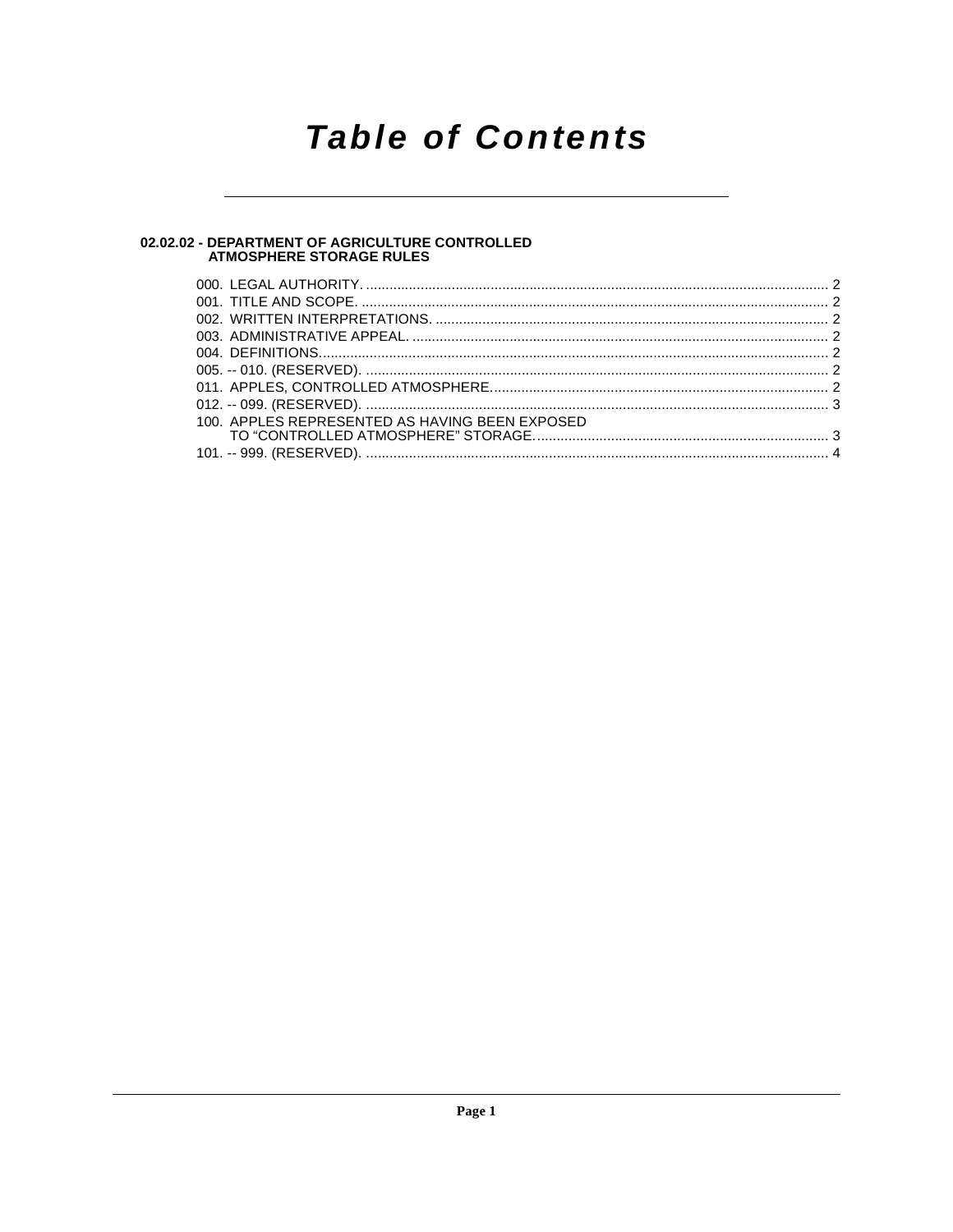### **IDAPA 02 TITLE 02 CHAPTER 02**

### **02.02.02 - DEPARTMENT OF AGRICULTURE CONTROLLED ATMOSPHERE STORAGE RULES**

### <span id="page-1-1"></span><span id="page-1-0"></span>**000. LEGAL AUTHORITY.**

This chapter is adopted under the legal authority of Sections 22-702, 22-802, and 22-803 Idaho Code. (11-25-94)

### <span id="page-1-2"></span>**001. TITLE AND SCOPE.**

**01.** Title. The title of this chapter is "Department of Agriculture Controlled Atmosphere Storage (11-25-94) Rules". (11-25-94)

**02.** Scope. This chapter has the following scope: to govern the registration and control of apples and the maximum amount of oxygen that may be retained in a sealed controlled atmosphere. (11-25-94) prescribe the maximum amount of oxygen that may be retained in a sealed controlled atmosphere.

### <span id="page-1-3"></span>**002. WRITTEN INTERPRETATIONS.**

There are no written interpretations of these rules. (11-25-94)

### <span id="page-1-4"></span>**003. ADMINISTRATIVE APPEAL.**

Section 22-705, Idaho Code references appeals from classifications. Other hearing and appeal rights are pursuant to Title 67, Chapter 52, Idaho Code.

### <span id="page-1-9"></span><span id="page-1-5"></span>**004. DEFINITIONS.**

The Idaho Department of Agriculture adopts the following definitions: (11-25-94)

<span id="page-1-11"></span>Lot. A "lot" of apples means any group of containers of apples from one (1) grower or orchard and of one (1) variety and which is set apart or is separate from any other group or groups by some evidence such as a lot number or similar mark of identification. (7-1-93)

<span id="page-1-14"></span><span id="page-1-12"></span>**02. "Packer" Or "Repacker"**. A person other than an owner or operator of a controlled atmosphere storage plant who removes apples from the containers in which they were treated and places them into other containers or replaces them into the original containers. (7-1-93)

### <span id="page-1-6"></span>**005. -- 010. (RESERVED).**

### <span id="page-1-8"></span><span id="page-1-7"></span>**011. APPLES, CONTROLLED ATMOSPHERE.**

<span id="page-1-13"></span>**01. Registration**. Any person who owns or operates a controlled atmosphere room or storage building for apples in Idaho, and any person who engages in this State in the business of packing or repacking apples so treated in this State or any other state and who intends to, or does, represent such apples as having been exposed to<br>"controlled atmosphere" storage, shall register with the Director on a form prescribed by the Director. (7-1-93) "controlled atmosphere" storage, shall register with the Director on a form prescribed by the Director.

**02. Registration Period**. The registration period for owners or operators of controlled atmosphere rooms or storage buildings in this State shall commence on September 1 and end on August 31 of each year, and for packers or repackers of apples which have been held in a controlled atmosphere room or storage building in this State or in any other state, the registration period shall extend for a period not to exceed one (1) year. Owners or operators of such rooms or storage buildings shall register on or before September 1 of each year. (7-1-93) of such rooms or storage buildings shall register on or before September 1 of each year.

<span id="page-1-10"></span>**03. Interstate Registration**. Any person who owns or operates a controlled atmosphere room or storage building located outside of Idaho or who engages at a place outside of this State in the business of packing or repacking apples which have been held in controlled atmosphere storage and who intends to, or does, market in the state of Idaho, apples so treated and represented as having been exposed to "controlled atmosphere" storage, shall register with the Director in the same manner as required of any person within the State unless such person has registered with the proper authorities in the state of origin and has been assigned a comparable registration number or CA identification under authority of laws or rules of such state which at least conform to the provisions of these rules.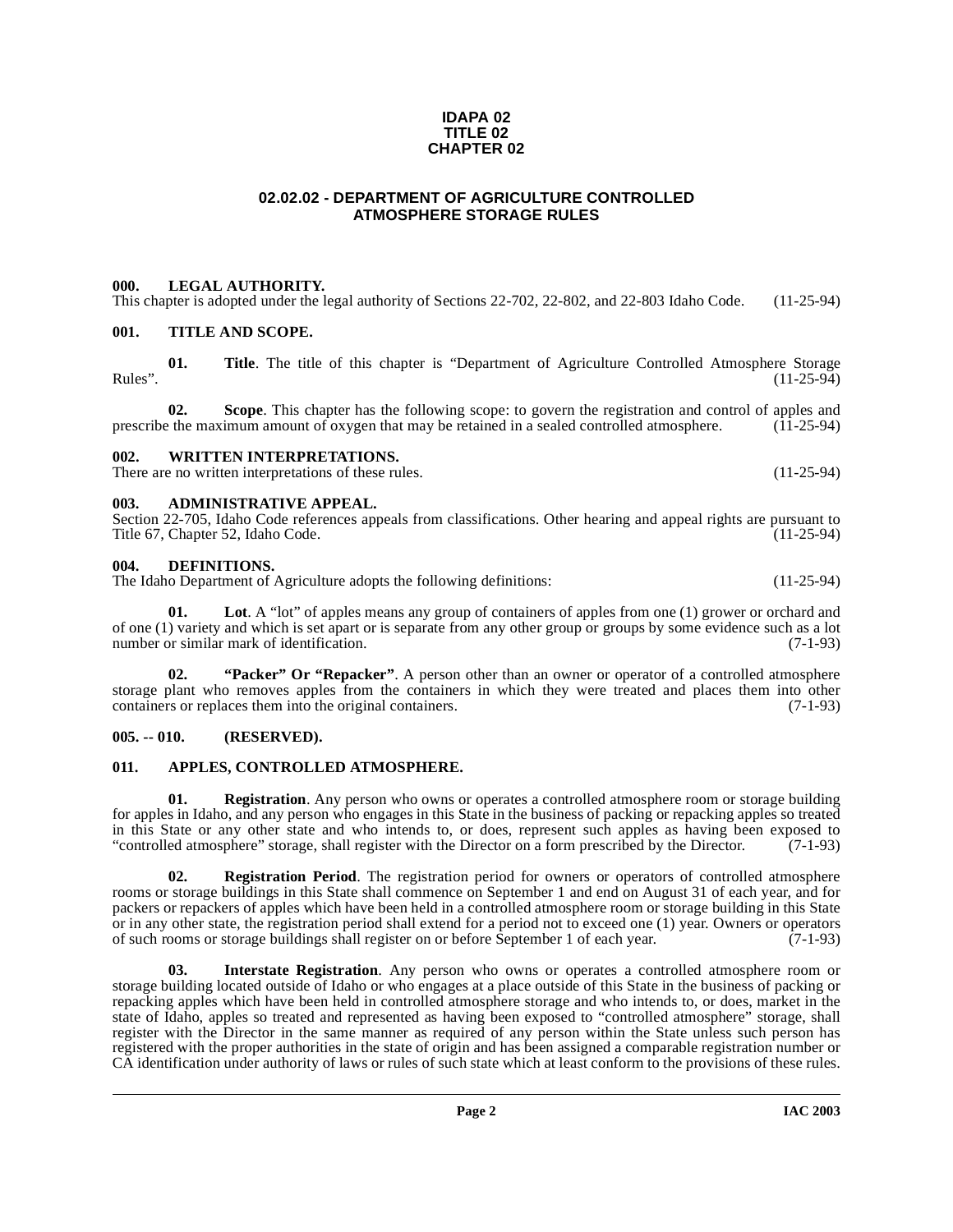(7-1-93)

<span id="page-2-9"></span>**04. Written Agreement**. The Director shall assign each approved registrant a registration number preceded by the letters CA. The Director shall require from each applicant for registration, an agreement in writing in the form required by the Director that the apples so treated or packed or repacked by said applicant will be or have been kept in a room or storage building with not more than five percent (5%) oxygen for a minimum of not less than forty-five (45) days for Gala and Jonagold varieties and not less than sixty (60) days for other apples, and that the oxygen level in such room or storage building will be or has been reduced to five percent (5%) within twenty (20) days after the date of sealing of the storage room, and including any other pertinent facts as may be required by the Director to assure that the apples in question have been so treated. (3-30-01)

**05. Refusal Upon Violation**. The Director may refuse to approve an application for registration and refuse to issue a registration number if the applicant previously has violated any of the provisions of these rules, or has failed or refused to furnish the information or evidence required by these rules. (7-1-93)

<span id="page-2-8"></span>**06. Required Air Components Determinations**. Each owner or operator of a controlled atmosphere room or storage building in this state shall make the required air components determinations as to the percentage of carbon dioxide and oxygen and temperature at least once each day and shall maintain a record in the form as required by the Director of Agriculture, including the name and address of the owner or operator, room number or numbers, room capacity, lot identification, quantity in each lot, date of sealing, date of opening; a daily record of date and time of test, percentage of carbon dioxide, percentage of oxygen and the temperature. (7-1-93)

**07. Written Reports**. Each owner or operator of a controlled atmosphere room or storage building in this state shall submit to the Idaho Director of Agriculture, within ten (10) days after the date of sealing, a written report pertaining to each room showing the owner's room number, or numbers, date of sealing, and variety and quantity of apples contained therein. (7-1-93)

<span id="page-2-5"></span>**08. Maintaining Identity**. The identity of all apples represented as having been exposed to "controlled atmosphere" storage shall be maintained from the original room or storage building where they were treated through the various channels of trade to the retailer. (7-1-93) the various channels of trade to the retailer.

<span id="page-2-4"></span>**09. Investigations**. Enforcing officers may investigate and examine records and invoices relating to any transactions in order to determine the identity of apples represented as having been exposed to controlled atmosphere storage and in this connection shall give consideration to the presence of CA storage registration numbers on invoices submitted in transactions by the owners or operators and a combination of both the CA storage and packer or repacker's CA registration number on invoices submitted in transactions by said packer or repacker. (7-1-93)

### <span id="page-2-0"></span>**012. -- 099. (RESERVED).**

### <span id="page-2-2"></span><span id="page-2-1"></span>**100. APPLES REPRESENTED AS HAVING BEEN EXPOSED TO "CONTROLLED ATMOSPHERE" STORAGE.**

<span id="page-2-6"></span>**01. Registration Number--Owner/Operator**. Each container and consumer package of such apples moved into the channels of trade by the owner or operator of a controlled atmosphere room or storage building located in Idaho or by any other person, shall be marked with said owner or operator's assigned registration number. (7-1-93)

<span id="page-2-7"></span>**02. Registration Number--Packer/Repacker**. Each container and consumer package of such apples received from an owner or operator of a controlled atmosphere room or storage building located either in Idaho or in another state and which are packed or repacked by another person in this state, shall be marked with the said packer or repacker's assigned registration number. repacker's assigned registration number.

<span id="page-2-3"></span>**03. Controlled Atmosphere (CA) Identification**. Each container and consumer package of such apples moved into the channels of trade in Idaho by the owner or operator of a controlled atmosphere room or storage building located outside of Idaho or by any other person or by a packer or repacker of such apples engaged in such business outside of Idaho shall be marked with the proper registration number or CA identification. Such registration number or CA identification shall be the registration number assigned by the Director to such owner or operator of a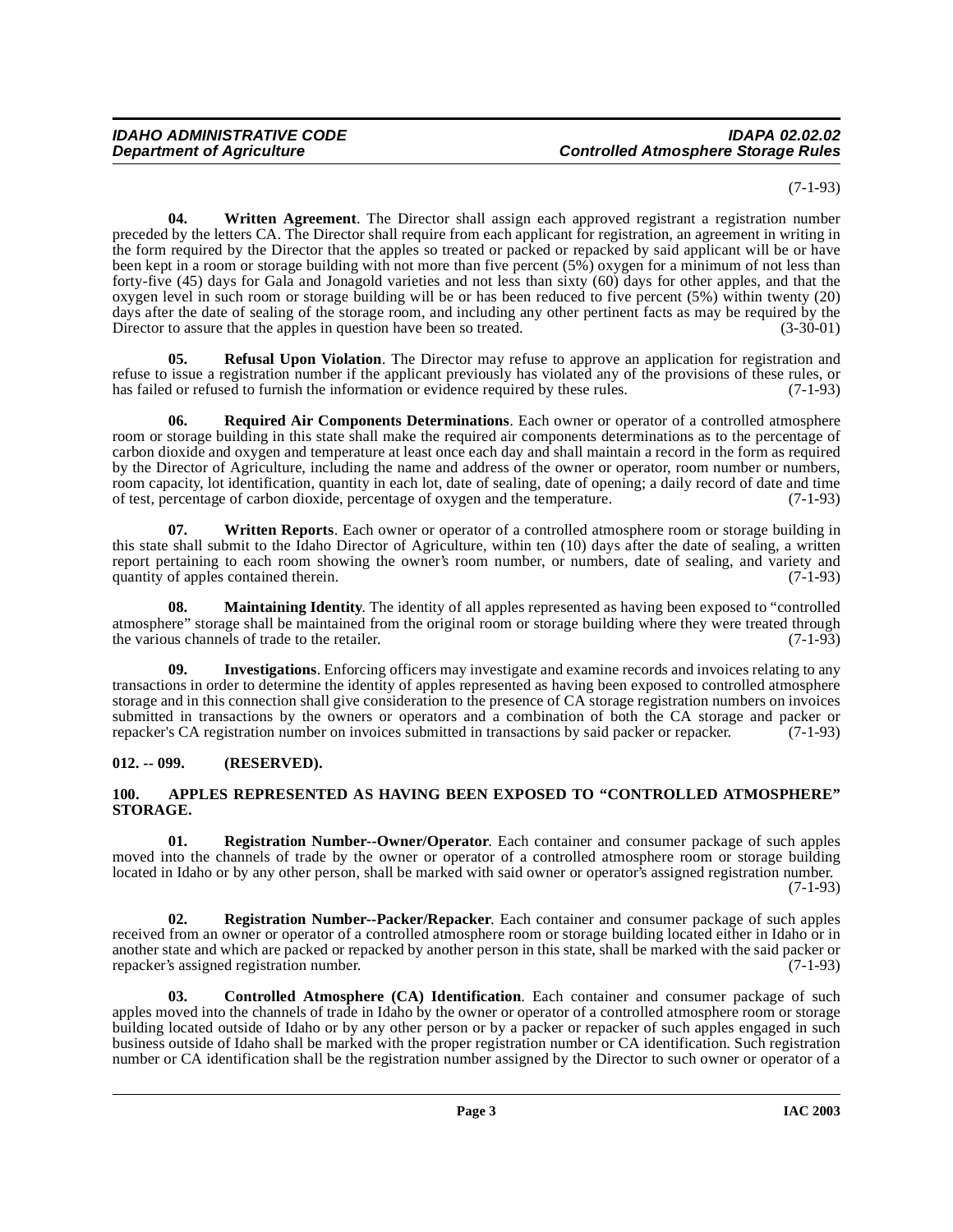CA plant or to such packer or repacker as the case may be or a comparable registration number of identification assigned under authority of laws or regulations of another state which at least conform to the provisions of Subsection 011.04 above. (11-25-94)  $011.04$  above.

<span id="page-3-2"></span>**04. Labeling Requirements**. The registration number or other identification required to be marked on containers shall be in letters or figures at least one-half  $(1/2)$  inch in height, and all such markings shall be clear and conspicuous and in a place readily visible to the purchaser, and shall meet the rule requirements of Section 22-801 and 802, Idaho Code.

<span id="page-3-1"></span>**05. Inspection And Certification**. All apples sold as Controlled Atmosphere apples must be inspected and certified as to grade and condition and be marked with a state lot number in addition to the CA number.  $(7-1-93)$ 

**06.** Conditions And Standards. At the time of shipment all apples shipped and marked with a CA chall meet the U.S. condition and maturity standards for Export. (7-1-93) number shall meet the U.S. condition and maturity standards for Export.

<span id="page-3-3"></span>**07. Reinspection**. Apples not shipped within a period of two (2) weeks after inspection and ion must be reinspected. (7-1-93) certification must be reinspected.

**08. Failure To Meet Requirements**. Failure to meet any one of the requirements noted above will prohibit such apples from being sold as CA storage apples or the containers marked as such. (7-1-93)

### <span id="page-3-0"></span>**101. -- 999. (RESERVED).**